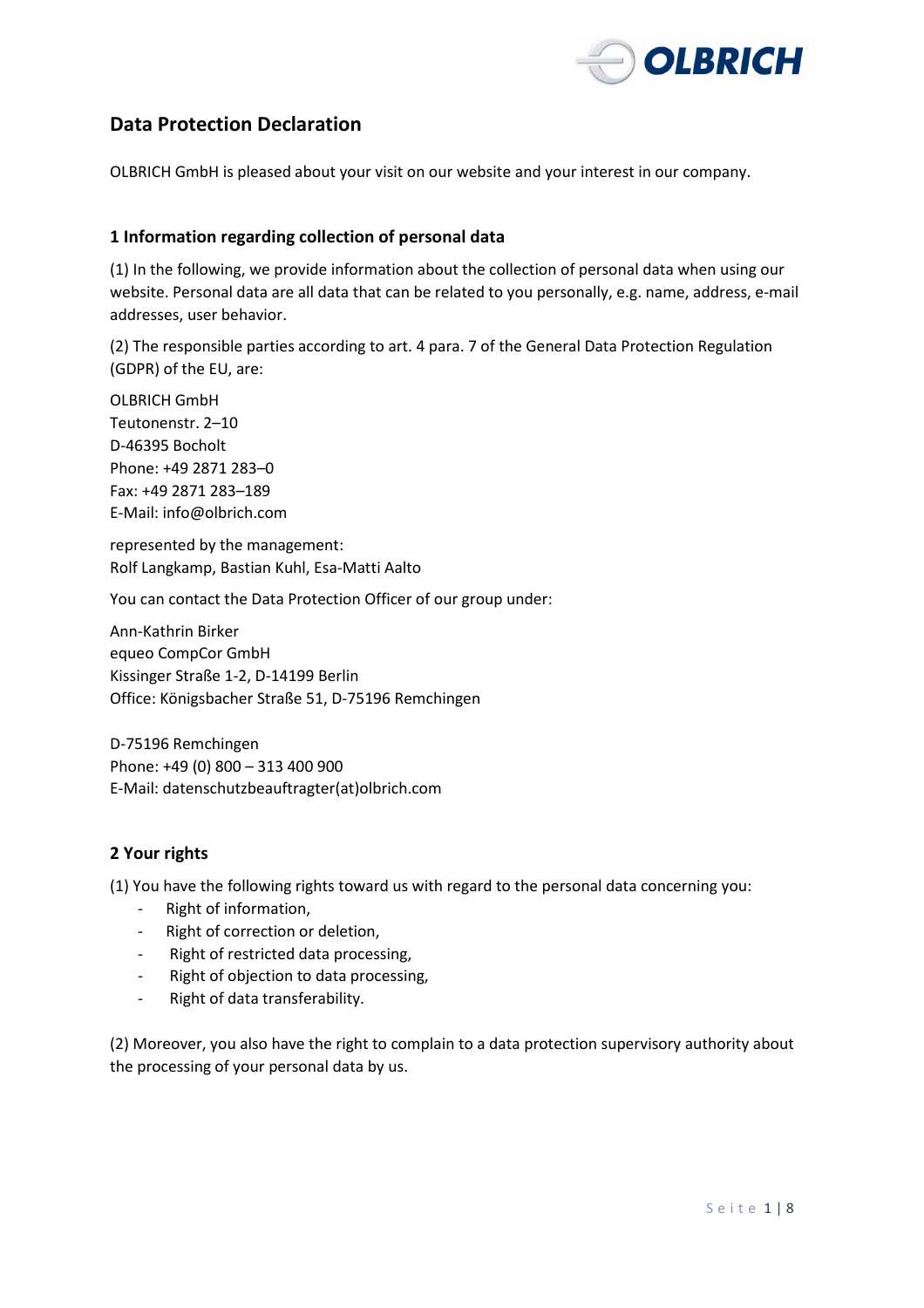

# **3 Collection of personal data when visiting our website**

(1) If you use the website exclusively for informational purposes, it means, if you do not register or otherwise provide us with information, we only collect the personal data that your browser sends to our server.

If you wish to view our website, we collect the following data, which is technically necessary for us to display our website and to ensure its stability and security (the legal basis is art. 6 para. 1 page 1 letter f of the GDPR):

- IP address
- Date and time of the request
- Time zone difference to Greenwich Mean Time (GMT)
- Content of the request (concrete page)
- Access status / http status code
- Amount of data transmitted in each case
- Website from which the request comes
- Browser
- Operating system and its interface
- Language and version of the browser software.

This data is not collected continuously, but only when necessary for technical or security reasons.

There is no exploitation of the personal data, even if this may allow identification. If we evaluate the data, this is done in anonymous way with the purpose of improving the attractiveness, content and functionality of our website.

Insofar as data is passed on to external service providers (web hoster), we take technical and organisational measures to ensure that data protection regulations are observed.

In accordance with art. 6 para. 1 letter f of the GDPR, the data is processed on the basis of our legitimated interests in improving our internet presence, such as the security, functionality and stability of our website.

The data will not be passed on or otherwise used. Should there be concrete evidence of illegal use of our website, we reserve the right to check the server log files subsequently.

(2) In addition to the above-mentioned data, cookies are stored on your computer when you use our website. Cookies are small text files that are stored on your hard drive, assigned to the browser you are using, and through which certain information flows to the site that sets the cookie (in this case by us). Cookies cannot execute programs or transfer viruses to your computer. They are used to make the website more user-friendly and effective overall.

# **4 Use of cookies:**

This website uses the following types of cookies, the scope and function of which are explained below:

- Transient cookies
- Persistent cookies

*Transient cookies* are technically required and automatically deleted when you close the browser (legal basis: Art. 6 para. 1 S.1 lit. f GDPR). This includes in particular the session cookies. These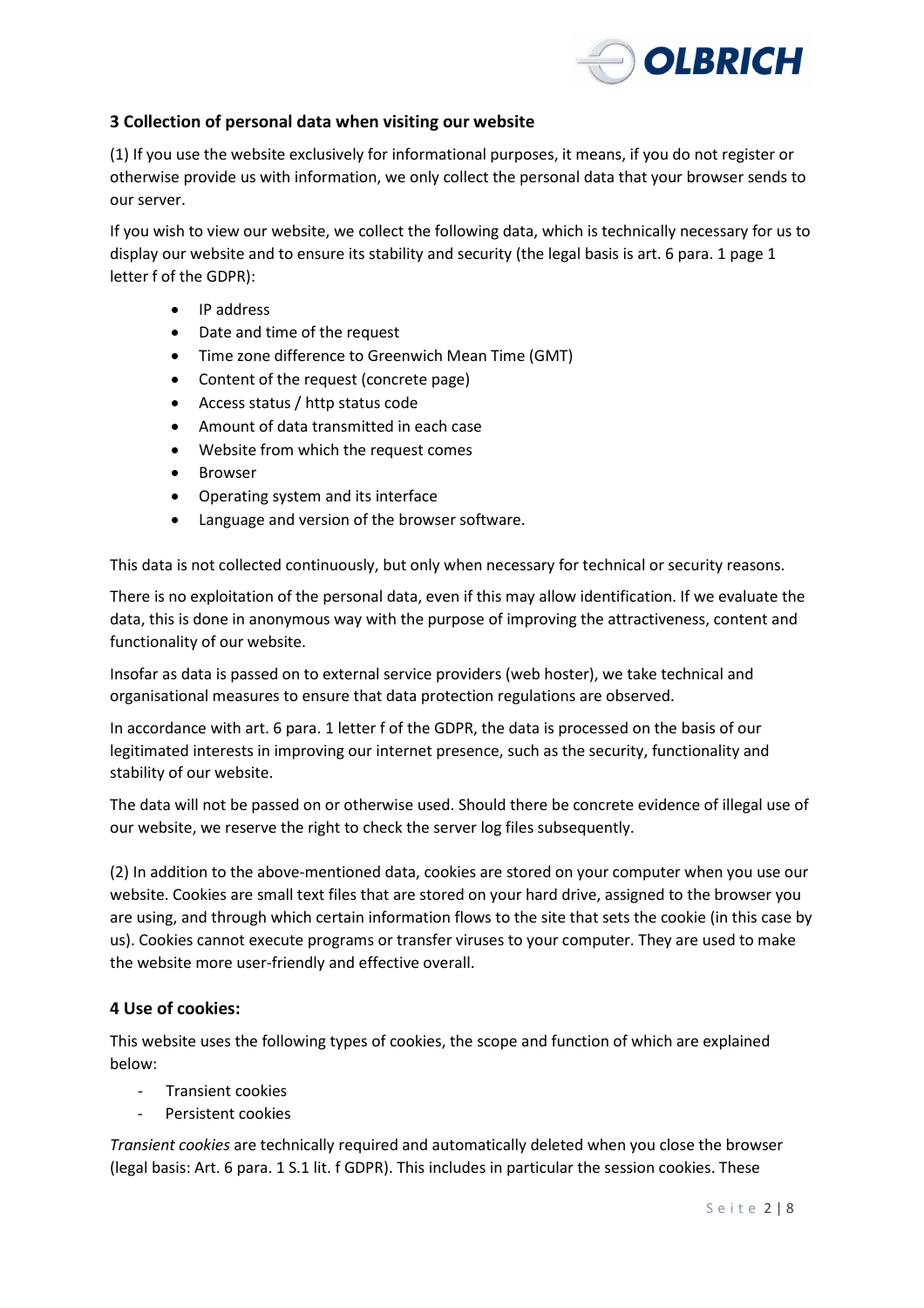

cookies store a so-called session ID, which various requests from your browser can be assigned to the common session. This enables your computer to be recognized when you return to our website. The session cookies are deleted when you log out or close the browser.

*Persistent cookies* are automatically deleted after a specified period of time, which may vary depending on the cookie. You can delete the cookies in the security settings of your browser at any time. These cookies are only set if and after you gave your consent (legal basis: Art. 6 para. 1 S.1 lit. a GDPR).

You can configure your browser settings according to your wishes and, e.g. refuse to accept thirdparty cookies or all cookies. If doing so, please note that you may not be able to use all functions of this website.

# **5 Further functions and offers of our website**

(1) In addition to the exclusively informative use of our website, we offer various services which you can use if you are interested in. Personal data is only collected if you provide us with this information voluntarily, e.g. in the course of a registration and by sending e-mails, e.g. for the initiation or execution of a contract.

(2) In some cases, we use external service providers to process your data. These have been carefully selected and commissioned by us, are bound by our instructions and are checked regularly.

(3) If you register as a user in the employee / supplier portal on our website, the user ID required for registration is also stored.

(4) The data is processed in accordance with art. 6 para. 1 letter b of the GDPR for the initiation or execution of a contract or in our legitimate interest in accordance with art. 6 para. 1 letter f of the GDPR, to answer your request.

(5) Insofar as our service providers or partners are based in a state outside the European Economic Area (EEA), we shall inform you of the consequences of this circumstance in the description of the offer.

# **6 Objection or revocation against the processing of your data**

(1) If you have given your consent to the processing of your data, you can revoke this consent at any time. Such revocation will affect the permissibility of processing your personal data after you have given it to us.

(2) Insofar as we base the processing of your personal data on the weighing of interest, you may object to the processing. This is the case if the processing is in particular not necessary for the fulfilment of a contract with you, which is described by us in the following description of the functions. In the event of such an objection, we ask you to explain the reasons why we should not process your personal data as we have done. In the event of your justified objection, we will examine the facts of the case and will either stop or adapt the data processing or show you our compelling reasons worthy of protection on the basis of which we will continue the processing.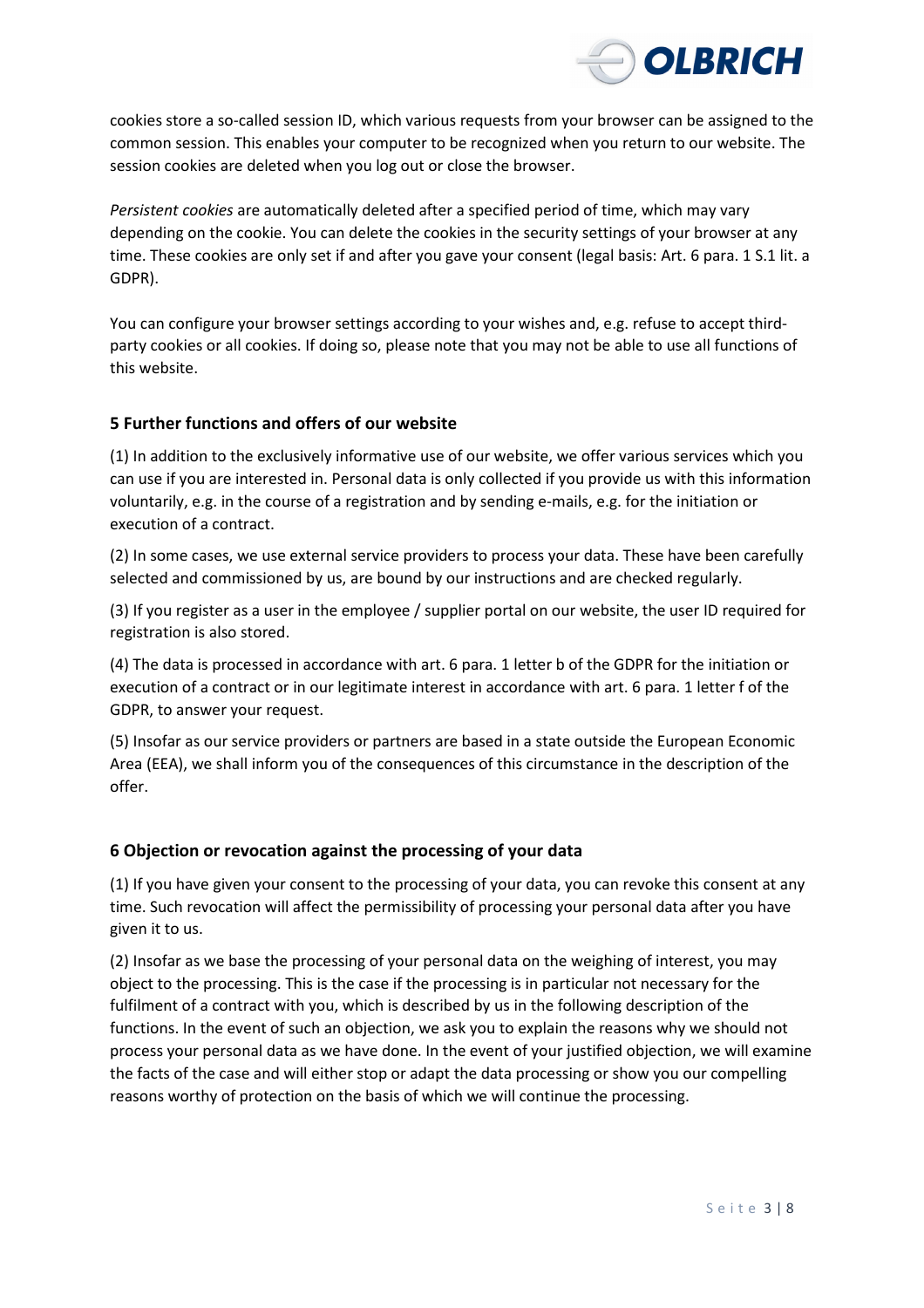

# **7 SSL Encryption**

This site uses SSL encryption for security reasons and to protect the transmission of confidential content, such as the request you send to us as the site operator. You can recognize an encrypted connection by the fact that the address line of your browser changes from "http://" to "https://" and by the lock symbol in your browser line. If the SSL encryption is activated, the data that you transmit to us cannot be read by third parties.

# **8 Google Analytics**

If you have given your consent, this website uses Google Analytics, a web analysis service of Google LLC. The responsible service provider in the EU is Google Ireland Limited, Gordon House, Barrow Street, Dublin 4, Ireland ("Google").

#### **Scope of processing**

Google Analytics uses cookies that enable an analysis of your use of our website. The information collected by the cookies about your use of this website is usually transferred to a Google server in the USA and stored.

We use the function 'anonymizeIP' (so-called IP-Masking): Due to the activation of IP-anonymization on this website, your IP-address will be shortened by Google within member states of the European Union or in other signatory states of the Agreement on the European Economic Area. Only in exceptional cases the full IP address will be transferred to a Google server in the USA and shortened there. The IP address transmitted by your browser within the framework of Google Analytics is not merged with other data from Google.

During your website visit the following data will be collected:

- the pages you call up, your "click behaviour"
- Achievement of "website goals" (conversions, e.g. newsletter registrations, downloads, purchases)
- Your user behavior (for example clicks, dwell time, bounce rates)
- Your approximate location (region)
- Your IP address (in abbreviated form)
- technical information about your browser and the end devices you use (e.g. language settings, screen resolution)
- Your internet provider
- the referrer URL (via which website/advertising medium you came to this website)

#### **Purposes of processing**

On behalf of the operator of this website, Google will use this information to evaluate your (pseudonymous [NOT USER ID]) use of the website and to compile reports on website activity. The reports provided by Google Analytics serve to analyse the performance of our website [OPTIONAL] and the success of our marketing campaigns.

#### **Recipient**

The data recipient is

• Google Ireland Limited, Gordon House, Barrow Street, Dublin 4, Ireland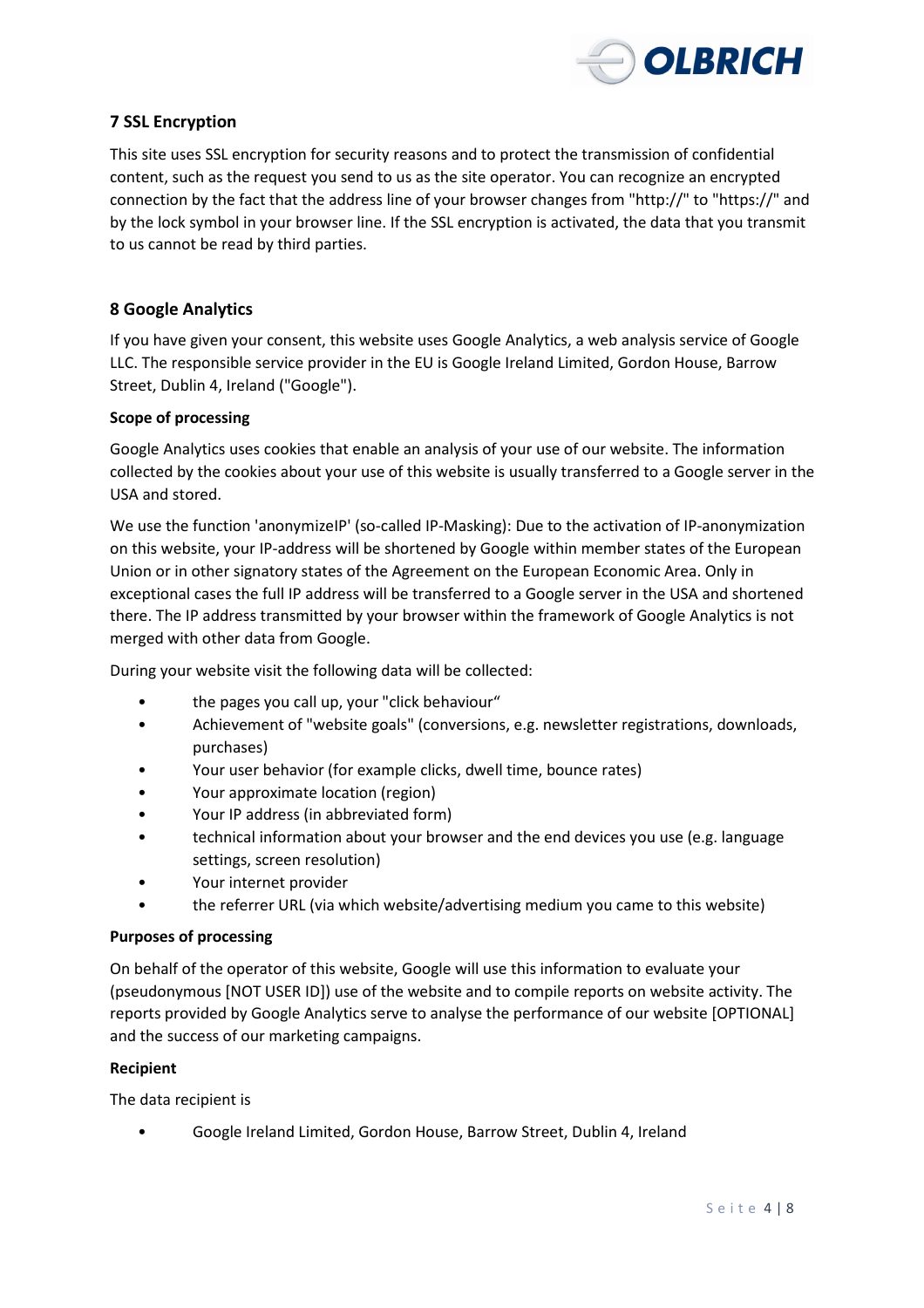

as data processor. For this purpose we have concluded a contract with Google. Google LLC, headquartered in California, USA, and, if applicable, US authorities can access the data stored at Google.

### **Transfer to third countries**

A transfer of data to the USA cannot be excluded.

### **Duration of storage**

The data sent by us and linked to cookies is automatically deleted after 14 months. Data is automatically deleted once a month as soon as the storage period is reached.

You can also prevent the collection of data generated by the cookie and related to your use of the website (including your IP address) to Google and the processing of this data by Google by

a. not giving your consent to the setting of the cookie or

b. downloading and installing the browser add-on to disable Google Analytics HERE.

By setting your browser software accordingly you can also prevent the storage of cookies. If your browser is set to refuse all cookies, the functionality of this and other websites may be limited.

### **Legal basis and right of withdrawal**

Your consent is the legal basis for this data processing, Art.6 para.1 S.1 lit. a GDPR. You can revoke your consent at any time with effect for the future by changing your selection in the cookie settings [LINK TO CONSENT TOOL SETTINGS HERE].

For more information about Google Analytics terms of use and Google's privacy policy, please visit https://marketingplatform.google.com/about/analytics/terms/gb/ and https://policies.google.com/?hl=en.

# **9 YouTube**

(1) We have integrated YouTube videos into our online offer, which are stored on *www.YouTube.com* and can be played directly from our website, after your consent (legal basis: Art. 6 para. 1 S.1 lit. a GDPR).

# Provider: **Google Ireland Limited, Gordon House, Barrow Street, Dublin 4, Irland**

These are integrated in "extended data protection mode", it means, no data about you as a user is transferred to YouTube if you do not play the videos. Only when you play the videos, data referred to, in paragraph 2, will be transmitted. We have no influence on this data transfer.

(2) By visiting the website, Youtube receives the information that you have called up the corresponding subpage of our website. In addition, the data mentioned in paragraph 3 of this declaration is transmitted. This occurs regardless of whether YouTube provides a user account through which you are logged in or whether no user account exists. If you are logged in at Google, your data will be assigned directly to your account. If you do not want your profile to be associated with YouTube, you must log out before activating the button. YouTube stores your data as user profiles and uses them for the purposes of advertising, market research and/or demand-oriented design of its website. Such evaluation is carried out in particular (even for users who are not logged in) for the purpose of providing advertising tailored to your needs and to inform other users of the social network about your activities on our website. You have a right of objection to the creation of these user profiles, whereby you must contact YouTube in order to exercise this right.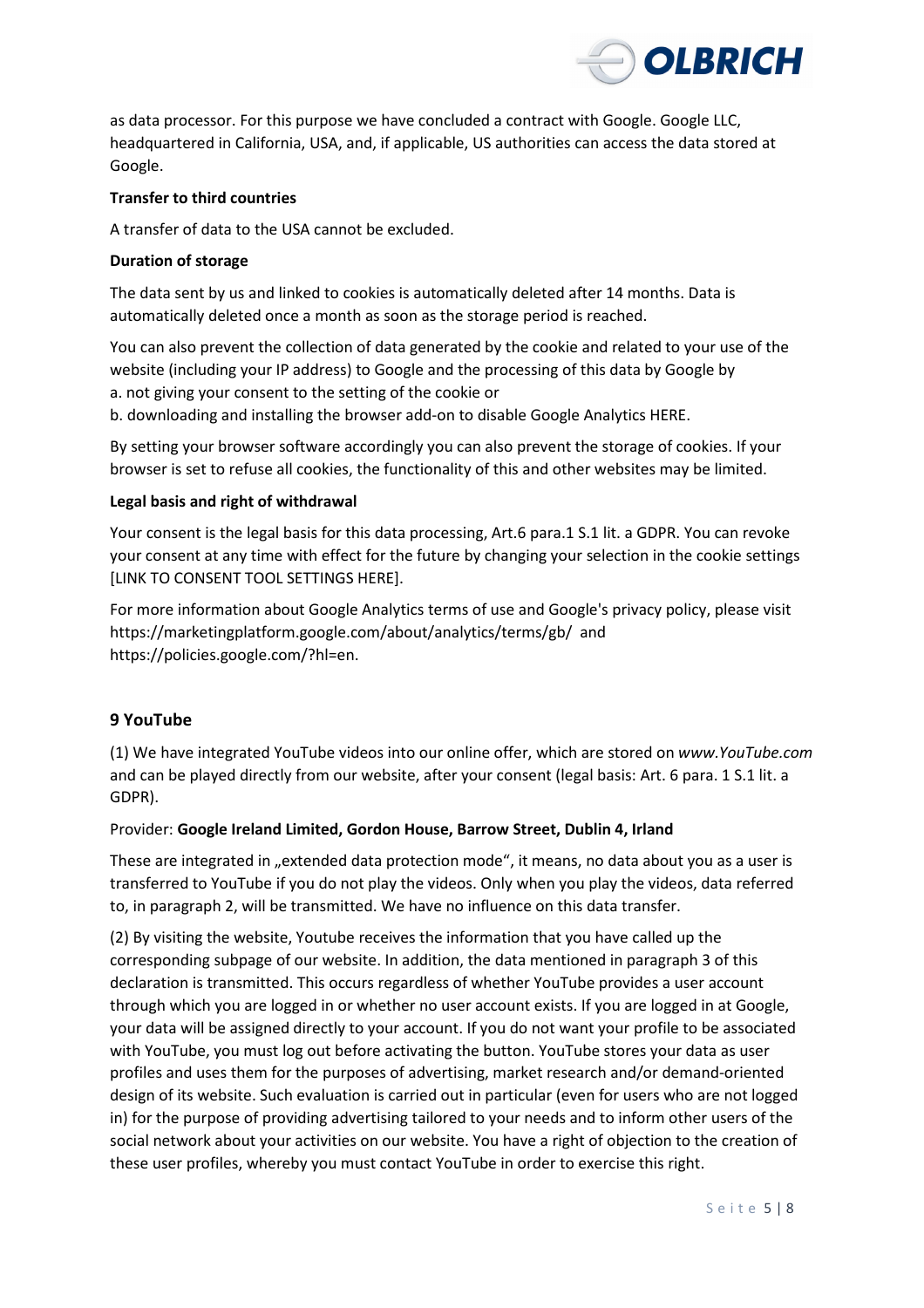

(3) Google as operator of YouTube is solely responsible for this data processing. Further information on the purpose and scope of data collection and its processing by YouTube can be found in the Data Protection Declaration. There you will also find further information on your rights and setting options to protect your privacy: *https://policies.google.com/privacy?hl=de*

### **10 Google Maps**

On our website, we use Google Maps (API) from **Google Ireland Limited, Gordon House, Barrow Street, Dublin 4, Irland** ("Google").

Google Maps is a web service for the display of interactive (land) maps to visually present geographical information. By using this service, our location will be displayed to you and any approach will be made easier.

When you access the sub-pages in which the Google Maps map is integrated, information about your use of our website (such as your IP address) is transmitted to Google servers in the USA and stored there. This is done regardless of whether Google provides a user account through which you are logged in or whether no user account exists.

If you are logged in at Google, your data will be assigned directly to your profile on Google, you must log out before activating the button. Google may store your data (even for users who are not logged in) as user profiles and evaluate them, after your consent (legal basis: Art. 6 para. 1 S.1 lit. a GDPR).

The collection, storage and evaluation are carried out in accordance with art. 6 para. 1 letter f of the GDPR on the basis of Google's legitimate interests in the display of personalized advertising, market research and/or the design of Google websites to meet requirements. You have a right of objection to the creation of these user profiles, whereby you must contact Google to exercise this right. If you do not agree with the future transmission of your data to Google within the framework of the use of Google Maps, there is also the possibility of completely deactivating the Google Maps web service by switching off the JavaScript application in your browser. Google Maps and thus the map display on this website cannot then be used.

You can read the Google terms of use at: *http://www.google.de/intl/de/policies/terms/regional.html* The additional terms of use for Google Maps can be found at: *https://www.google.com/intl/de\_US/help/terms\_maps.html*.

Detailed information on data protection in connection with the use of Google Maps can be found on the Google website ("Google Privacy Policy"): *http://www.google.de/intl/de/policies/privacy/*.

#### **11 Use of Social Media Plugins**

- (1) We currently use the following social media plugins: Xing, LinkedIn, YouTube.
- (2) We use the so-called two-click solution. This means that when you visit our site, no personal data is initially passed on to the providers of the plugins. You can recognize the provider of the plugin by the marking on the box by its initial letter or logo. We give you the opportunity to directly communicate with the provider of the plugin via the button. Only if you click on the marked box and thereby activate it, the plugin provider will receive the information that you have accessed the corresponding website of our online offer. In addition to, the data mentioned under point 3 of this declaration is transmitted. In the case of Xing, according to the respective providers in Germany, the IP address is anonymized immediately after it is collected. By activating the plugin, therefore, personal data is transmitted from you to the respective plugin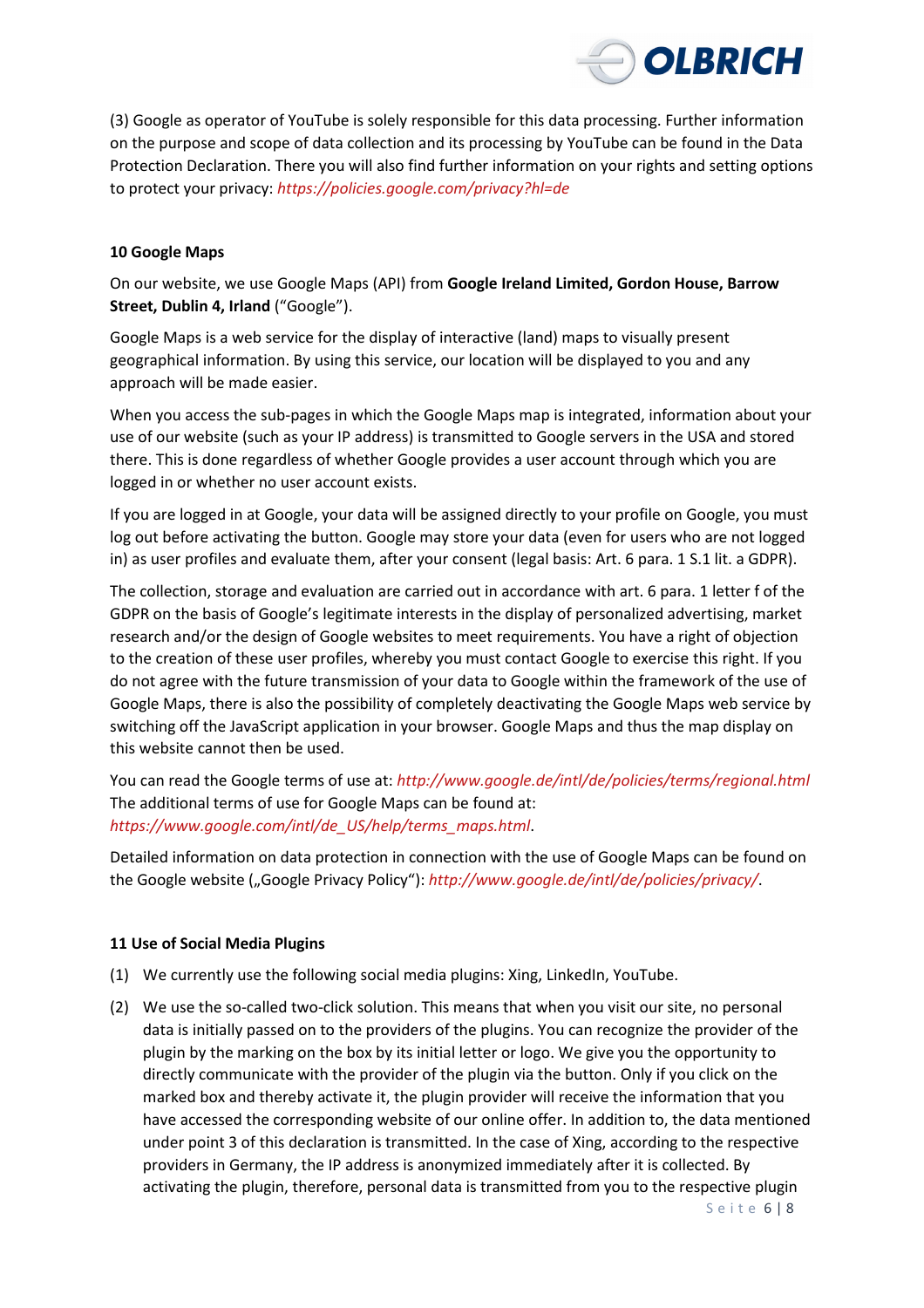

provider and stored there (in the case of US providers in the USA). Since the plugin provider collects data in particular via cookies, we recommend that you delete all cookies via your browser's security settings before clicking on the greyed-out box.

- (3) We have no influence on the collected data and data processing procedures, nor are we aware of the full scope of data collection, the purposes of processing, the storage periods. We also have no information about the deletion of the collected data by the plugin provider.
- (4) The plugin provider stores the data collected about you as user profiles and uses these for the purposes of advertising, market research and/or the design of its website to meet requirements. Such an evaluation is carried out in particular (also for users who are not logged in) for the purpose of presenting need-based advertising and to inform other users of the social network about your activities on our website. You have the right to object to the creation of these user profiles, whereby you must contact the respective plug-in provider to exercise this right. Via the plugins, we offer you the possibility to interact with the social networks and other users, so that we can improve our offer and make it more interesting for you as a user. The legal basis for the integration of the plugins is art. 6 para. 1 letter f of the GDPR.
- (5) The data is passed on regardless of whether you have an account with the plugin provider and are logged in there. If you are logged in with the plugin provider, the data collected by us will be directly assigned to your existing account with the plugin provider. If you click on the activated button and, e.g. link the page, the plugin provider will also save this information in your user account and share it publicly with your contacts. We recommend that you log out regularly after using a social network, but especially before activating the button, as you can then avoid being assigned to your profile with the plugin provider.
- (6) Further information on the purpose and scope of data collection and its processing by the plugin provider can be found in the data protection declarations of these providers, which are provided below. There you will also find further information on your rights in this regard and setting options for protecting your privacy.
- (7) Addresses of the respective plugin providers and URL with their data protection information:
	- a) New York SE, Dammtorstraße 30, 20354 Hamburg for Xing *https://privacy.xing.com/de/datenschutzerklaerung*
	- b) LinkedIn Corporation, 2029 Stierlin Court, Mountain View, California 94043, USA *https://www.linkedin.com/legal/privacy-policy?\_l=de\_DE*
	- c) YouTube, von Google Ireland Limited, Gordon House, Barrow Street, Dublin 4, Irland *http://www.google.de/intl/de/policies/privacy/*

#### **Contact**

If you have any problems, questions or suggestions, please contact our data protection officer under:

OLBRICH GmbH data protection officer Teutonenstraße 2-10 46395 Bocholt E-Mail: datenschutzbeauftragter(at)olbrich.com